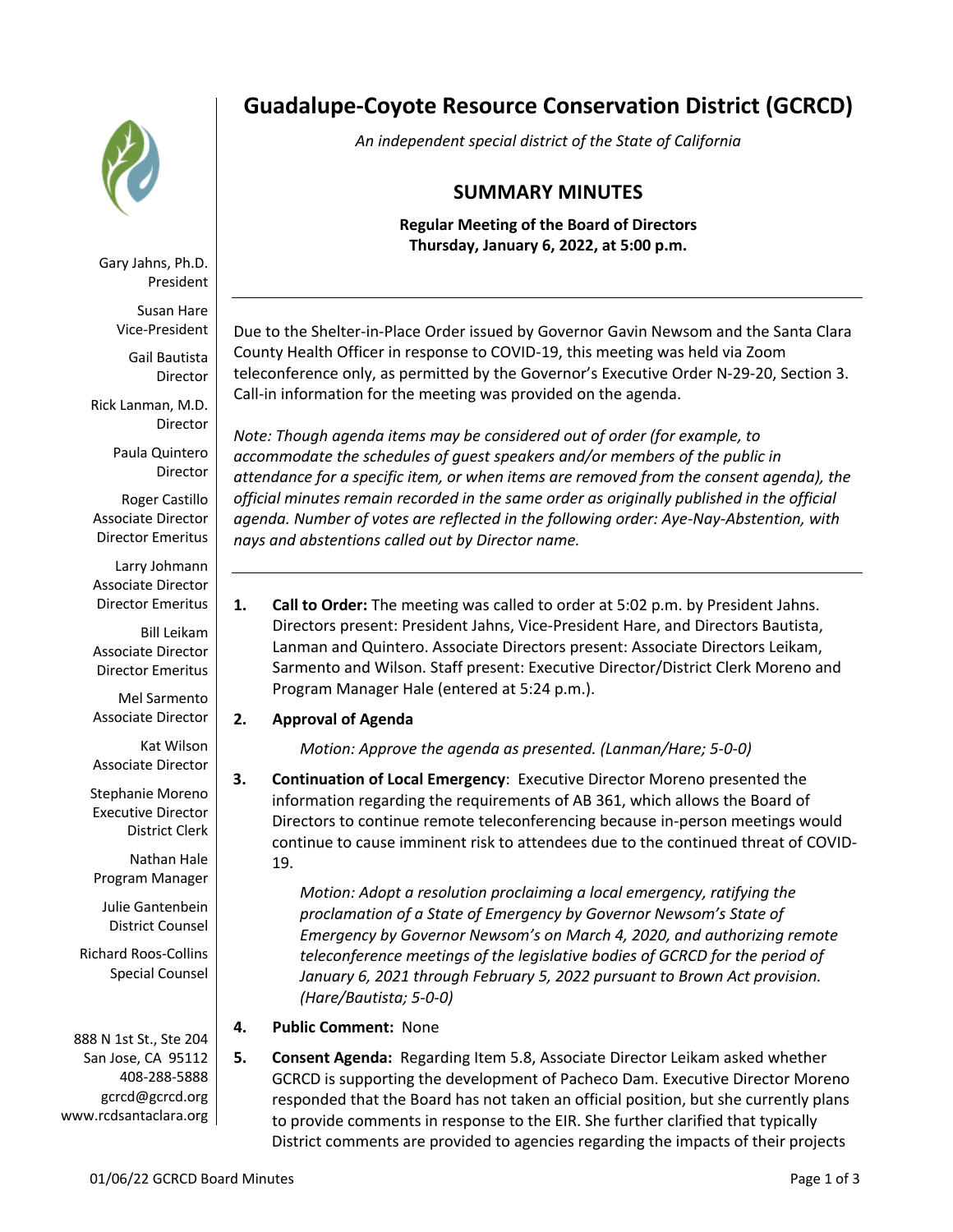without taking an official position for or against, but the Board does have the ability to take an official position if they wish to do so. In this case, the plan is to place the District's comments on the consent agenda.

*Motion: Approve the consent agenda as presented. (Lanman/Bautista; 5-0-0)*

#### **6. Partner Reports**

- 6.1 *USDA-NRCS:* District Conservationist James Booth, Hollister Service Center, reported to the Board on this month's NRCS activities and accomplishments.
- 6.2 *Other Partners:* 
	- 6.2.1 *Valley Water:* Roseryn Bhudsabourg was present to answer questions. Director Lanman and Associate Director Leikam asked about the consideration of alternative sites in the preparation of the EIR.

#### **7. Programs and Projects**

7.1 *Community Wildfire Protection Plan (CWPP):* Executive Director Moreno gave background on GCRCD's scheduled workplan activity to draft a rangeland management component for the CWPP, and the idea that the California Coastal Conservancy's Wildfire Resiliency Program might be a good opportunity to seek funding for that activity. However, after discussions with Santa Clara County FireSafe Council (SCCFSC) Chief Executive Officer Seth Schalet, they agreed a better option would be to collaborate on a more general pre-proposal response to the RFP to address fire resiliency. She requested the Board allow her to proceed with the pre-proposal even though a specific project has not yet been identified.

> *Motion: Authorize the Executive Director to collaborate with the SCCFSC to submit a proposal to the California Coastal Conservancy Wildfire Resilience Program. (Hare/Quintero; 5-0-0)*

#### **8. Administration:**

- 8.1 *Conservation Program Manager:* Executive Director Moreno asked for feedback from the Board regarding the provision of employee benefits via a cafeteria plan and potential remote work allowances to prepare for the new position.
- 8.2 *California Envirothon:* Executive Director Moreno recommended increasing the District's allocation up to an additional \$2,000 in support of travel expenses for the two local teams participating in the 2022 event*.* The Board discussed how best to ensure assistance is prioritized for those who financially need it to participate and indicated they would like to see additional outreach to schools in disadvantaged communities. Directors Hare and Quintero and Associate Director Sarmento volunteered to assist with outreach efforts for the next year's event.

*Motion: Authorize the Executive Director to increase the District's allocation to cover the two teams. (Lanman/Quintero; 5-0-0)*

#### **9. Board Members, Associate Director and Staff Reports:**

- 9.1 Director, Associate Directors and the Executive Director gave updates and made inquiries regarding topics and activities relevant to GCRCD. Executive Director Moreno reported that she may need to convert Associate Director Castillo's agreement to a short-term extra help employee position due to liability requirements imposed by the Silver Creek Linear Park ROE and indicated that she plans to postpone the Board's retreat date until the new COVID variant spike recedes.
	- 9.1.1 Participants were unable to view the YouTube video *(Re)Connecting Wild: Restoring Safe Passage* through Zoom but listened to the audio portion of the recording.

#### **10. Meeting adjourned at 6:56 p.m. until the February Board meeting.**